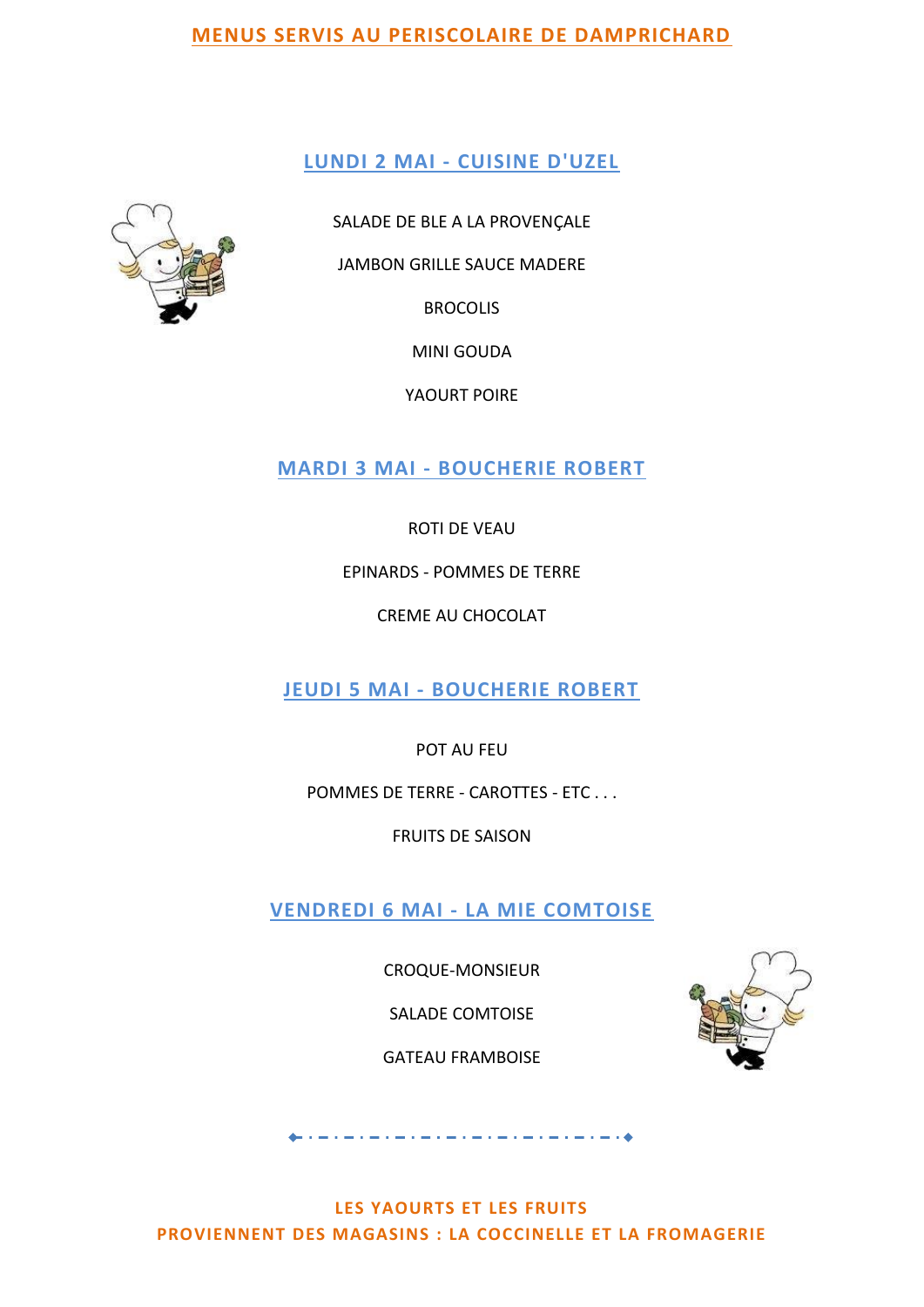

**LUNDI 9 MAI - CUISINE D'UZEL**

MACEDOINE DE LEGUMES MAYONNAISE

COQUILLETTES BIO CREME DE LEGUMES SOJA

PETIT LOUIS

COMPOTE DE POMMES BIO

**MARDI 10 MAI - BOUCHERIE ROBERT**

EMINCE DE DINDE SAUCE A LA CREME

PUREE DE POMMES DE TERRE

CREME AU CARAMEL

**JEUDI 12 MAI -\* BOUCHERIE ROBERT**

PETITES SAUCISSES

RATATOUILLE – QUINOA BOULGOUR

YAOURT

**VENDREDI 13 MAI - LA MIE COMTOISE**

PIZZA PAYSANNE

SALADE DE CAROTTES - MACEDOINE

CHOUQUETTES

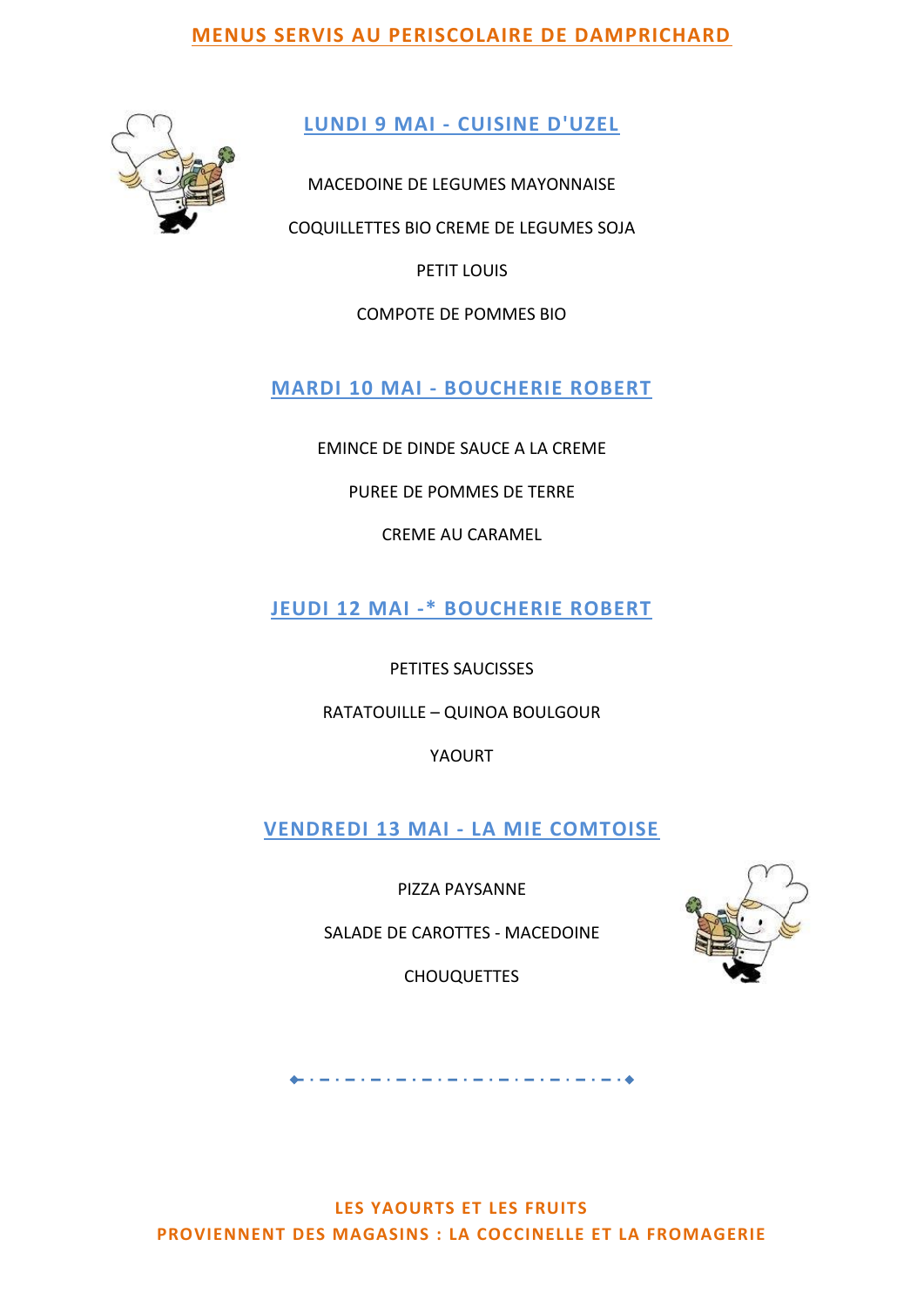

## **LUNDI 16 MAI - CUISINE D'UZEL**

SALADE AUX PATES BIO

SAUTE DE POULET BASQUAISE

PETITS POIS BIO

PETIT SUISSE SUCRE

ANANAS AU SIROP

**MARDI 17 MAI - BOUCHERIE ROBERT**

LASAGNES

SALADE

FRUITS

**JEUDI 19 MAI - BOUCHERIE ROBERT**

ROTI DE BŒUF

LEGUMES DE SAISON

YAOURT

**VENDREDI 20 MAI - LA MIE COMTOISE**

TARTE AU FROMAGE

SALADE DE TOMATES

CHAUSSONS AUX POMMES

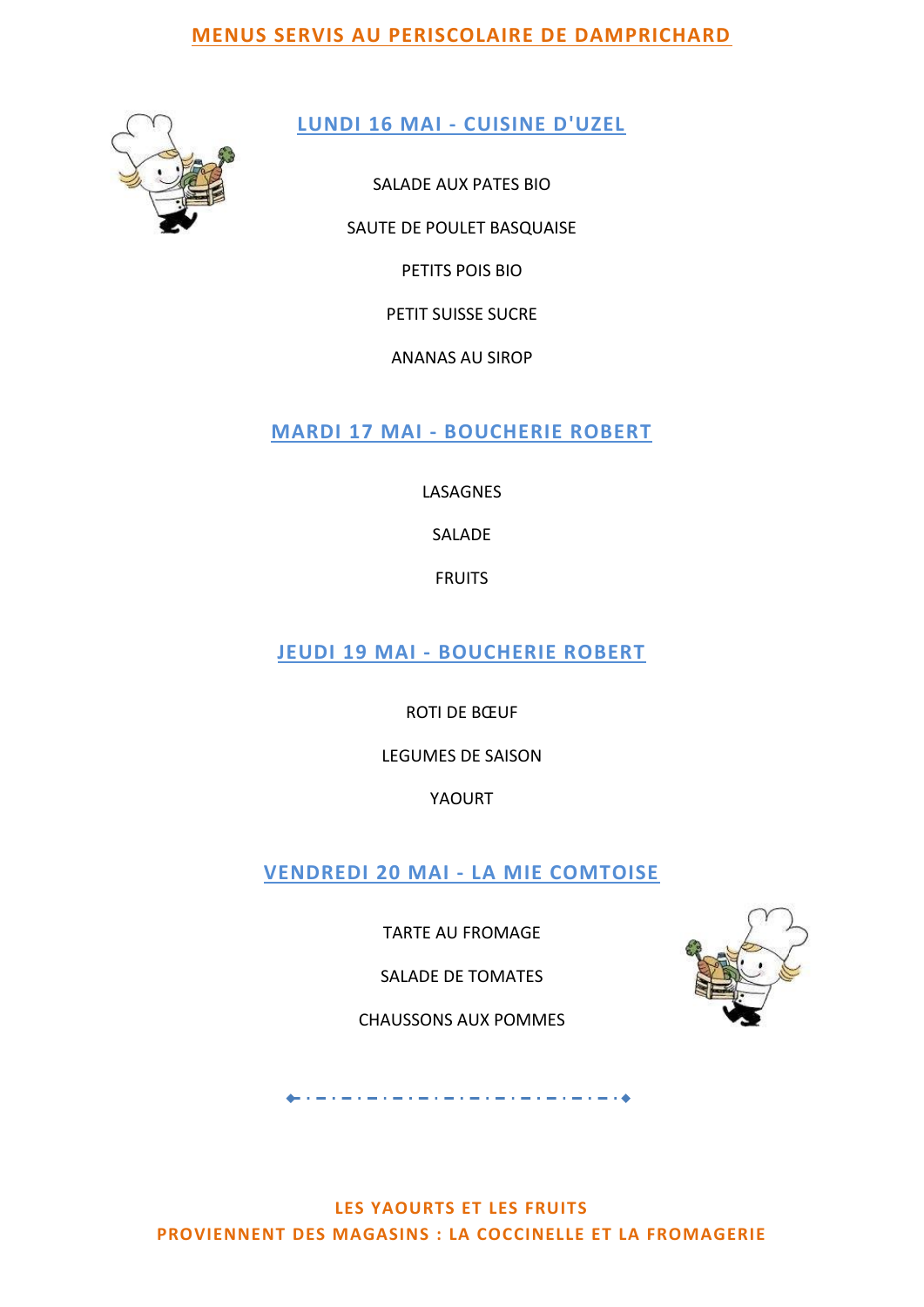

**LUNDI 23 MAI - CUISINE D'UZEL**

SALADE DE HARICOTS ROUGES – MAÏS

FILET DE POULET SAUCE SUPREME

CHOU-FLEUR

COULOMMIERS

COCKTAIL DE FRUITS

**MARDI 24 MAI - BOUCHERIE ROBERT**

BŒUF BOURGUIGNON - CAROTTES

PATES

COMPOTE

**JEUDI 26 MAI ET VENDREDI 27 MAI**

PONT DE L'ASCENSION

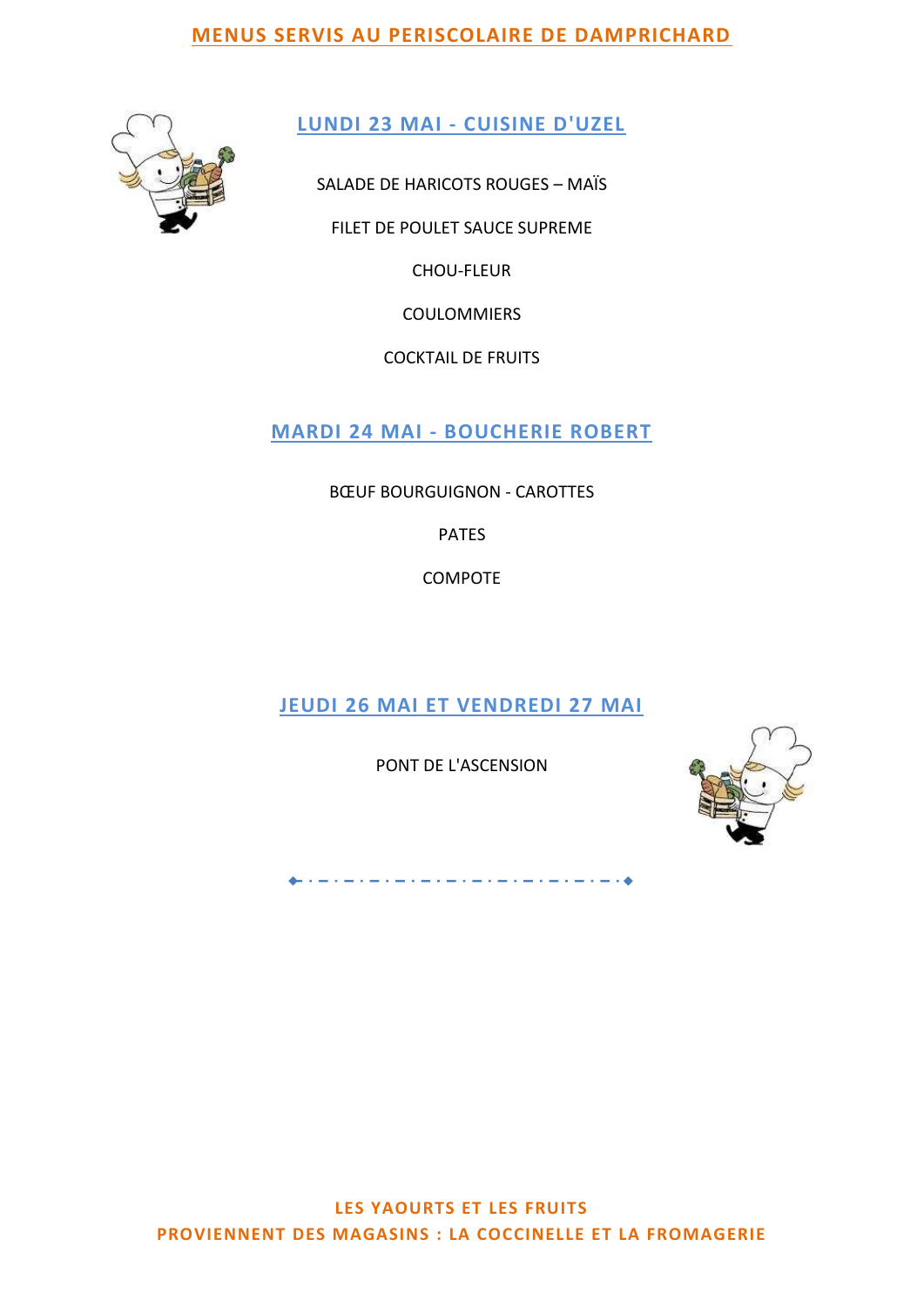

## **LUNDI 30 MAI - CUISINE D'UZEL**

RADIS – BEURRE

ESCALOPE DE DINDE SAUCE MOUTARDE

HARICOTS COCO AU JUS

PETIT MOULE AIL & FINES HERBES

MOUSSE AU CHOCOLAT

**MARDI 31 MAI - BOUCHERIE ROBERT**

CHILI-CORNE CARNE

LEGUMES (TOMATES - HARICOTS VERTS . . .)

FRUITS DE SAISON

**JEUDI 2 JUIN - BOUCHERIE ROBERT**

PETITES SAUCISSES

RATATOUILLE – POMMES DE TERRE

YAOURT VANILLE

**VENDREDI 3 JUIN - LA MIE COMTOISE**

PIZZA AU POULET

SALADE COMPOSEE

**COOKIES** 

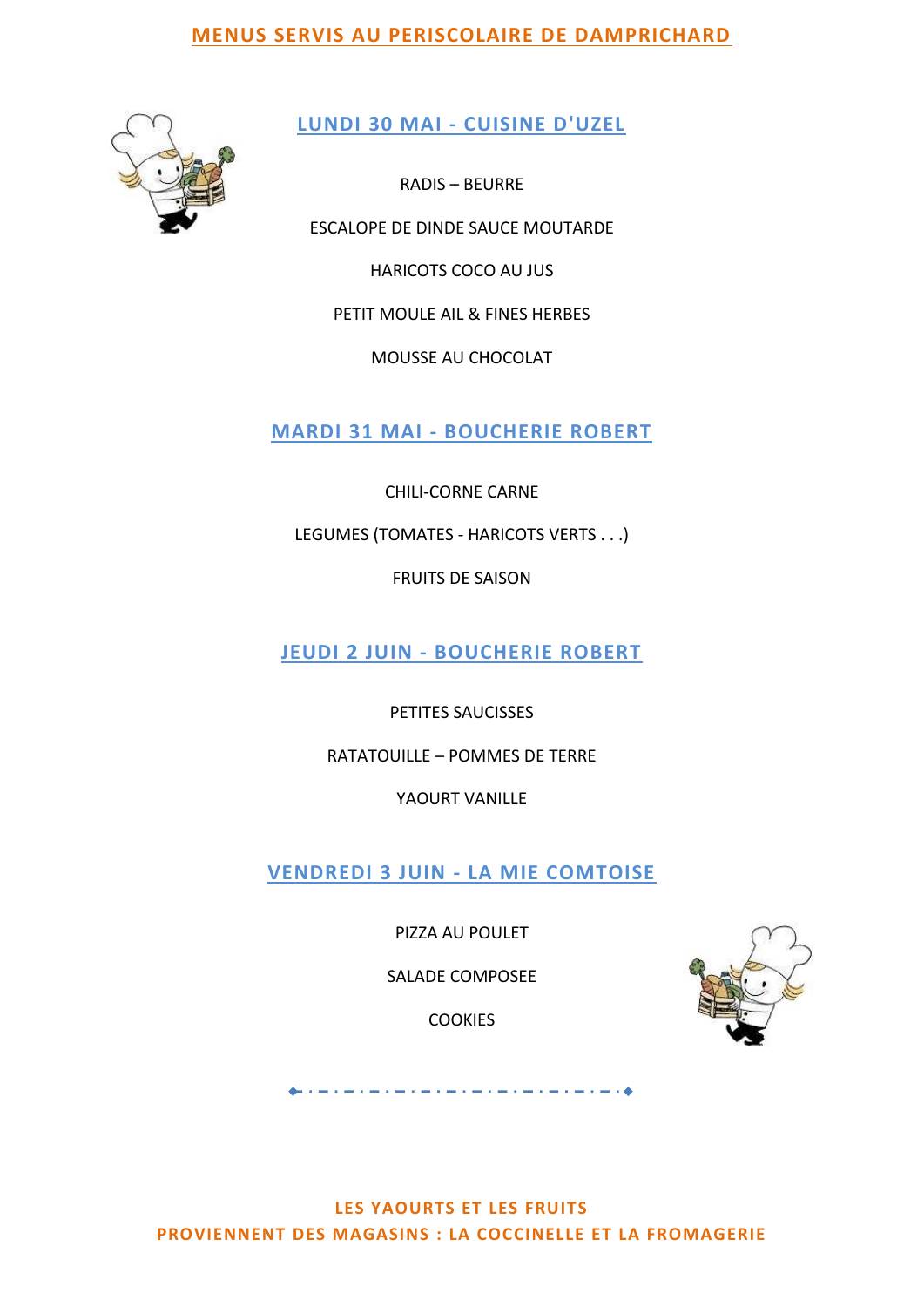

**LUNDI 6 JUIN - CUISINE D'UZEL**

LUNDI DE PENTECOTE

**MARDI 7 JUIN - BOUCHERIE ROBERT**

ROTI DE BŒUF

### GALETTES DE POMMES DE TERRE

**COURGETTES** 

FRUITS DE SAISON

**JEUDI 9 JUIN - BOUCHERIE ROBERT**

DINDE AU CURRY

LEGUMES – RIZ

YAOURT

**VENDREDI 10 JUIN - LA MIE COMTOISE**

PIZZA AUX PETITS LEGULMES

SALADE COMPOSEE

CHOUQUETTES



a comparative contract the company of the company of the company of the company of the company of the company of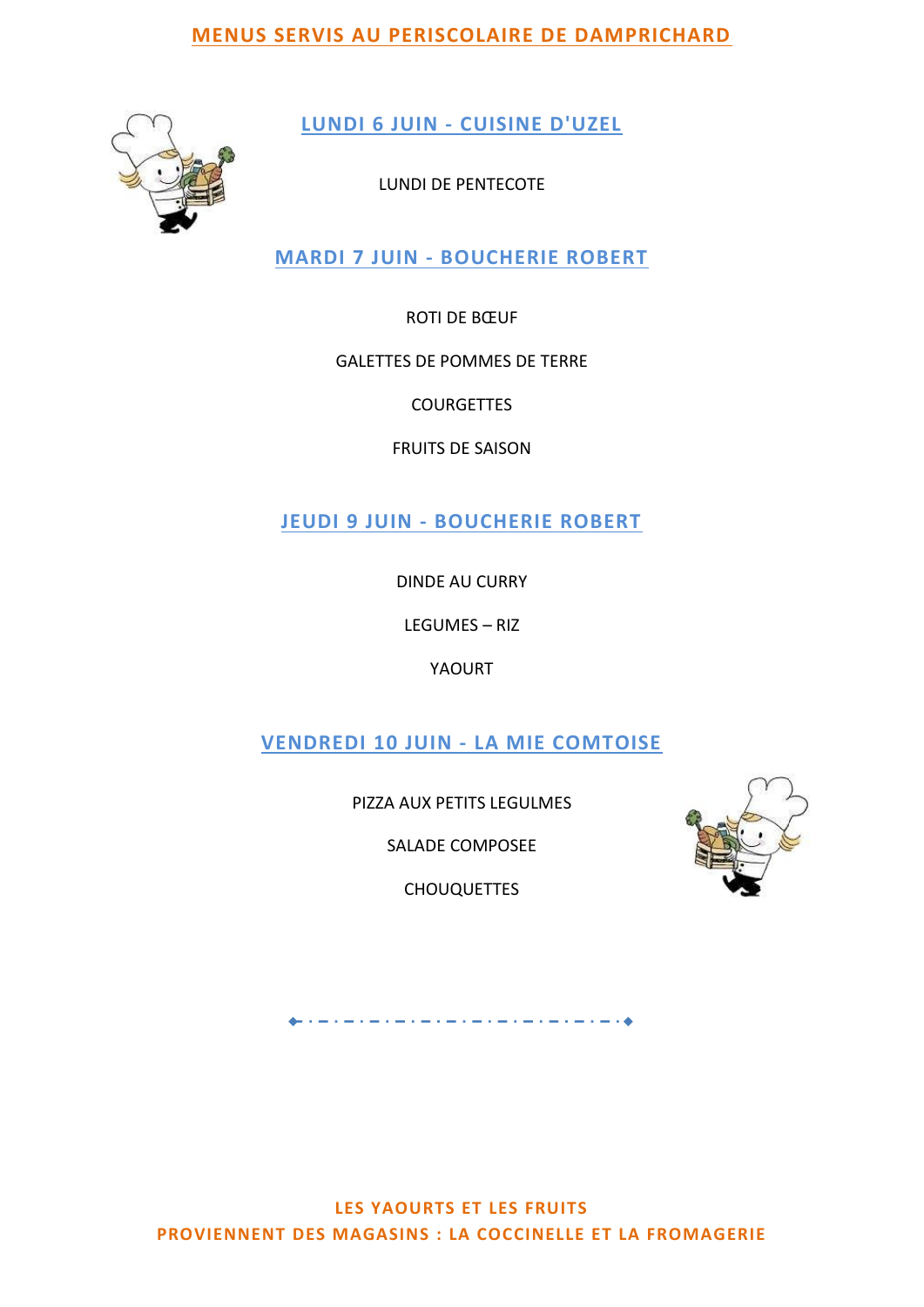

**LUNDI 13 JUIN - CUISINE D'UZEL**

SALADE DE HARICOTS VERTS SPAGHETTIS BOLOGNAISE

MINI GOUDA

KIWI

# **MARDI 14 JUIN - BOUCHERIE ROBERT**

EMINCE DE DINDE SAUCE CHAMPIGNONS

PUREE DE POMMES DE TERRE & CAROTTES

FRUITS

**JEUDI 16 JUIN - BOUCHERIE ROBERT**

ROTI DE VEAU

EPINARDS A LA CREME & POMMES DE TERRE

PETITS SUISSES AUX FRUITS

**VENDREDI 17 JUIN – LA MIE COMTOISE**

PIZZA PAYSANNE

SALADE COMPOSEE

GATEAU A LA FRAMBOISE



فالمتحدث والمستنبذ والمستنب والمستنب والمستنب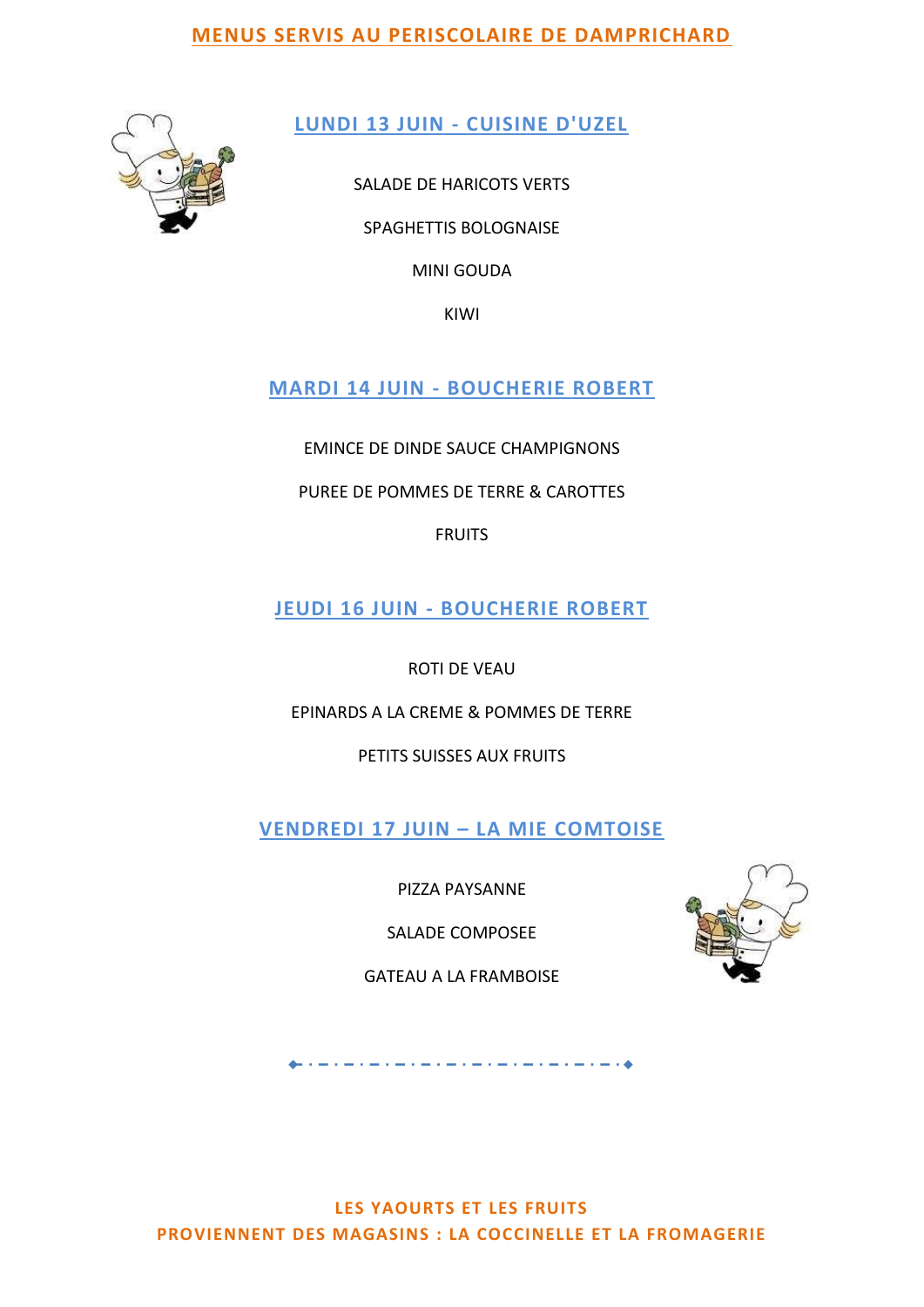

**LUNDI 20 JUIN - CUISINE D'UZEL**

SALADE COLESLAW D'UZEL

TOMATE FARCIE – COULIS DE TOMATES

RIZ

CAMEMBERT

COMPOTE DE PECHES

**MARDI 21 JUIN - BOUCHERIE ROBERT**

ROTI DE BŒUF

GRATIN DE POMMES DE TERRE

FROMAGE BLANC AUX FRUITS

**JEUDI 23 JUIN - BOUCHERIE ROBERT**

BLANQUETTE DE VEAU

CAROTTES & RIZ

YAOURT

**VENDREDI 24 JUIN - LA MIE COMTOISE**

PIZZA AU POULET

SALADE VERTE

**BROWNIES** 



والمستحيل والمستحيل والمستحيل والمستحيل والمستحيل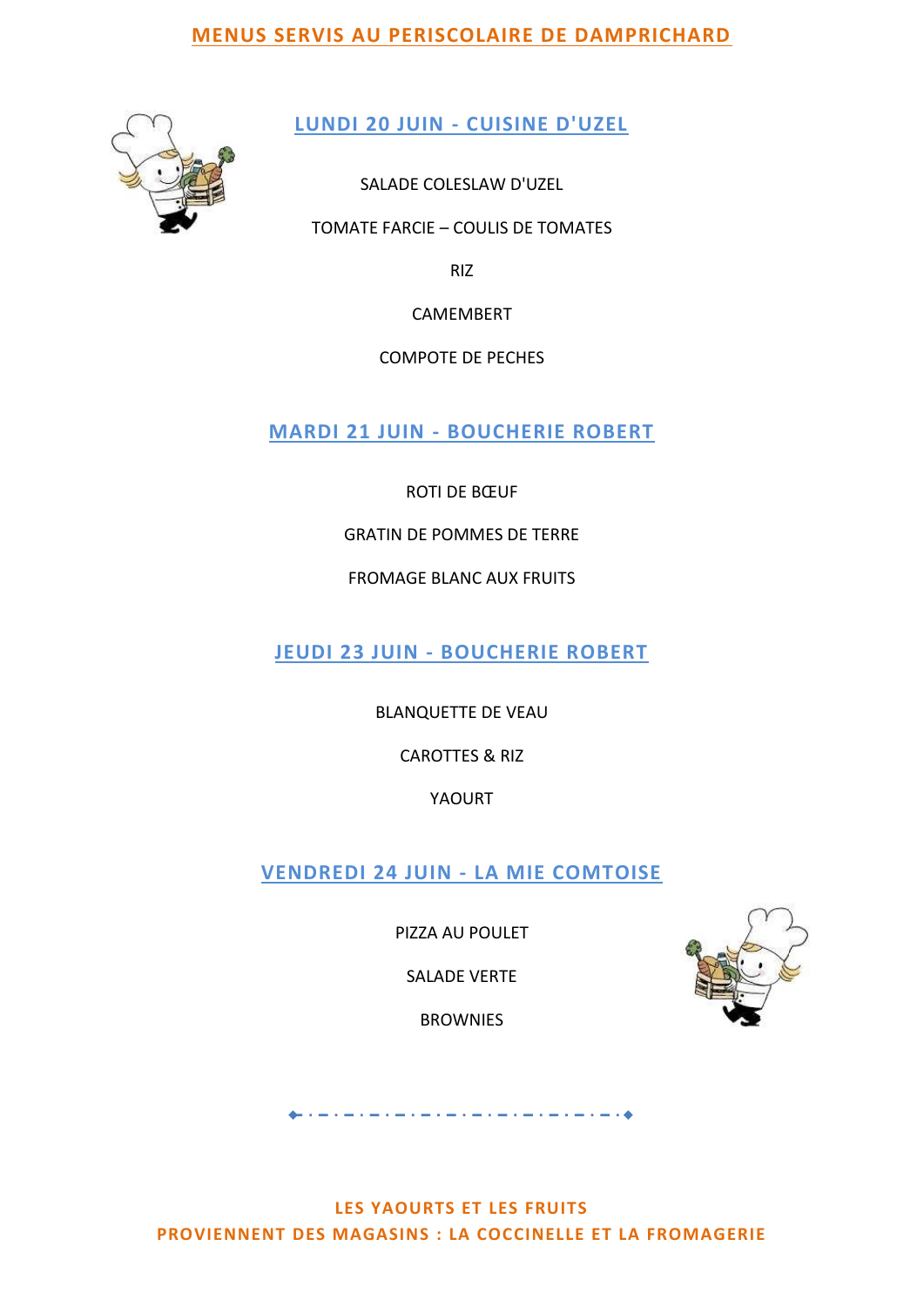

**LUNDI 27 JUIN - CUISINE D'UZEL**

PANACHE DE CHOUX D'UZEL GRILLARDINE DE VEAU SAUCE MOUTARDE HARICOTS VERTS PERSILLES PETIT MOULE NATURE ECLAIR AU CHOCOLAT

**MARDI 28 JUIN - BOUCHERIE ROBERT**

FILET MIGNON DE PORC

SEMOULE – RATATOUILLE

MELON

**JEUDI 30 JUIN - BOUCHERIE ROBERT**

LASAGNES

SALADE

YAOURT

**VENDREDI 1 E R JUILLET - LA MIE COMTOISE**

PIZZA NATURE

SALADE COMPOSEE

GATEAU AU CHOCOLAT